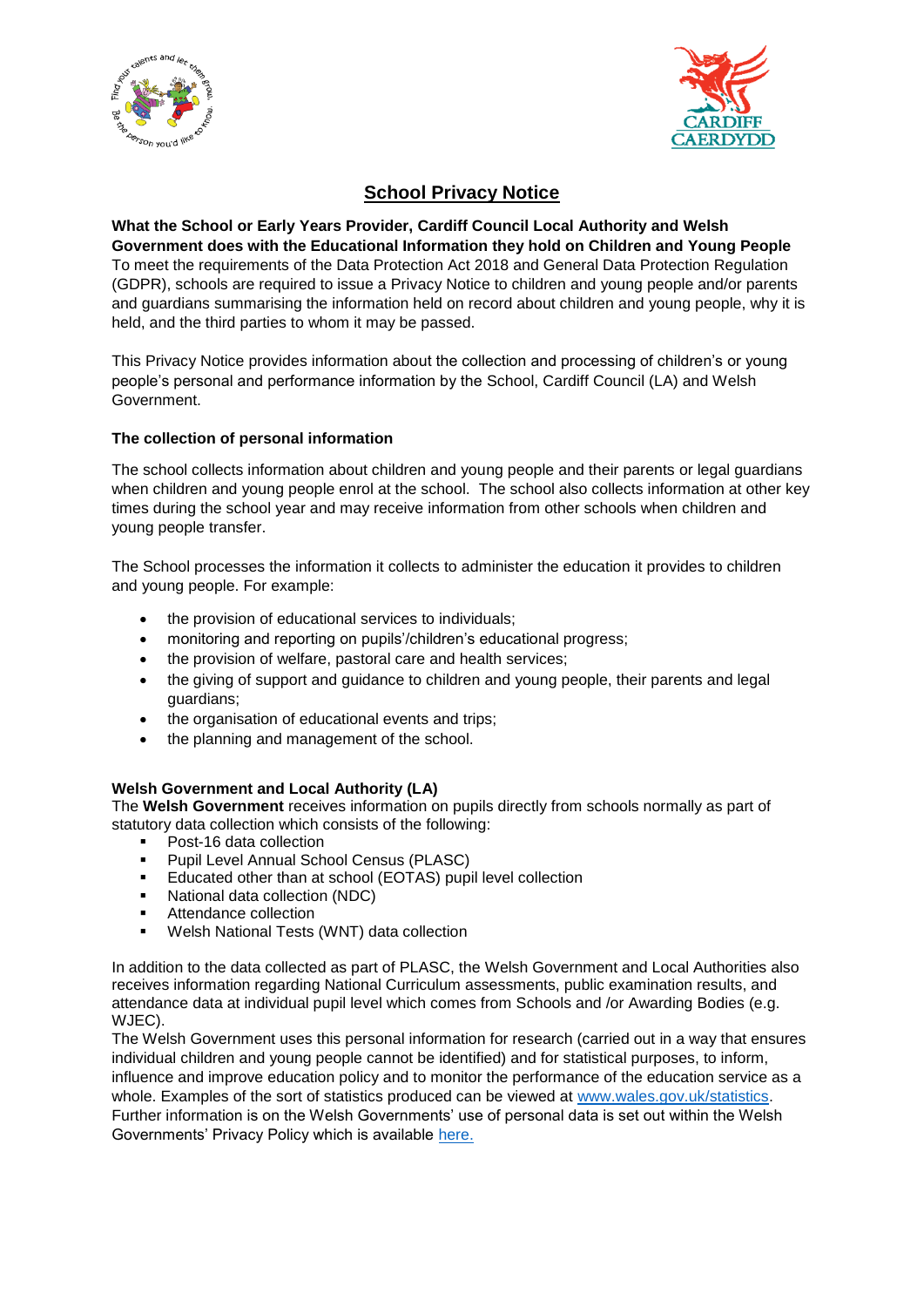



LA also uses the personal information collected to do research. It uses the results of this research to make decisions on policy and the funding of schools, to calculate the performance of schools and help them to set targets. The research is carried out in a way that ensures individual children and young people cannot be identified.

# **Personal information held**

The sort of personal information that will be held includes:

- personal details such as name, address, date of birth, child/young person identifiers and contact details for parents and guardians;
- information on any special educational needs;
- information on performance in internal and national assessments and examinations;
- information on the ethnic origin and national identity of children and young people (this is used only to prepare summary statistical analyses);
- details about children's and young people's immigration status (this is used only to prepare summary statistical analyses);
- medical information needed to keep children and young people safe while in the care of the school/Early Years provider;
- information on attendance and any disciplinary action taken;
- information about the involvement of social services with individual children and young people where this is needed for the care of the child/young person.

#### **Organisations which may share personal information**

Information held by the school, Early Years providers, LA and the Welsh Government on children and young people, their parents or legal guardians may also be shared with other organisations when the law allows and providing all appropriate steps are taken to keep the information secure, for example:

- other education and training bodies, including schools, when children and young people are applying for courses or training, transferring schools or seeking guidance on opportunities;
- bodies contracted to conduct research for the Welsh Government, LA and schools/Early Years providers with appropriate steps taken to ensure that the information secure;
- central and local government for the planning and provision of educational services;
- social services and other health and welfare organisations where there is a need to share information to protect and support individual children and young people;
- management Information System (MIS) providers in order to ensure that system functionality and accuracy is maintained;
- the Council's and or Schools approved suppliers of the schools 'cashless' system to ensure all pupils, parents & guardians with parental responsibility and school staff are able to use it as appropriate;
- the Central South Consortium Joint Education System (CSCJES) to support regional statistical analysis as required by Welsh Government;
- various regulatory bodies, such as ombudsmen and inspection authorities, where the law requires that information be passed on so that they can do their work;
- the Office of National Statistics (ONS) in order to improve the quality of migration and population statistics

Children and young people have certain rights under the Data Protection Act and General Data Protection Regulation, including a general right to be given access to personal data held about them by any "data controller." The law allows that, by the age of 13, children and young people have sufficient maturity to understand their rights and to make an individual right request themselves if they wish. A parent would be expected to make a request on a child's behalf if the child is younger. If you wish to access your personal data, or that of your child, then please contact the relevant organisation in writing.